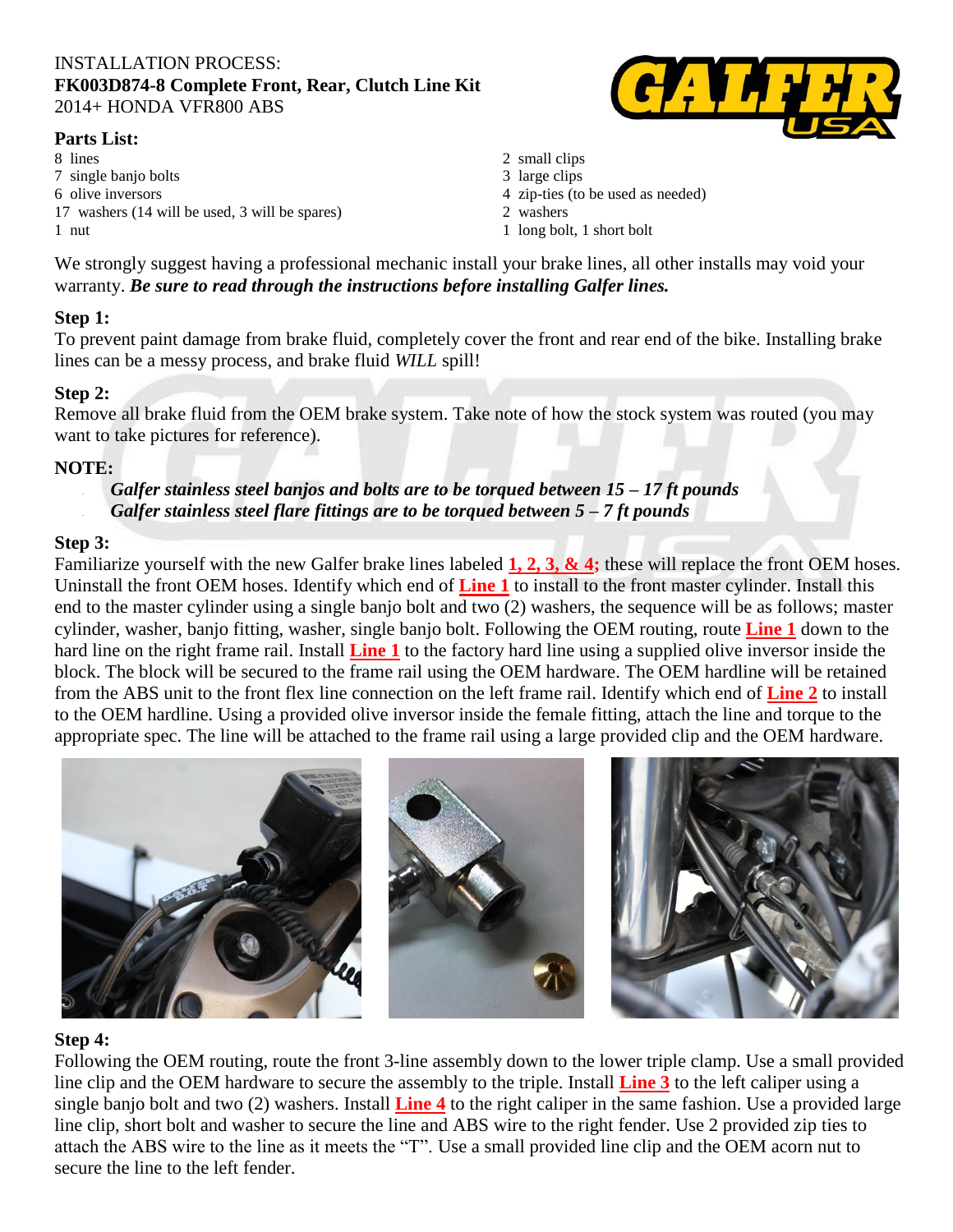

### **Step 5:**

Familiarize yourself with the new Galfer brake lines labeled **5, 6, & 7;** these will replace the rear OEM hoses. Uninstall the rear OEM hoses. Identify which end of **Line 5** to install to the rear master cylinder. Install this end to the master cylinder using a single banjo bolt and two (2) washers. Following the OEM routing, route **Line 5** up to the ABS hard line located behind the subframe mount. Install **Line 5** to the factory hard line using a supplied olive inversor inside the block. Do not fully tighten this connection yet. Install **Line 6** to the factory hard line using a supplied olive inversor inside the block. Do not fully tighten this connection yet. Use the provided long bolt, washer, and nut to attach both blocks to the OEM bracket. Start the nut, but keep the assembly loose for now. Torque the 2 hard line connections to the proper spec, and then tighten the assembly against the bracket.





Install the other end of **Line 6** to the OEM hardline on the swingarm using a provided olive inversor inside the block. The block and ABS wire bracket will be secured to the swingarm using the OEM hardware. The OEM hardline will be retained along the swingarm. Identify which end of **Line 7** to install to the OEM hardline. Using a provided olive inversor inside the female fitting, attach the line and torque to the appropriate spec. The line will be attached to the swingarm using a large provided clip and the OEM hardware. Install the other end of **Line 7** to the rear caliper using a single banjo bolt and two (2) washers.